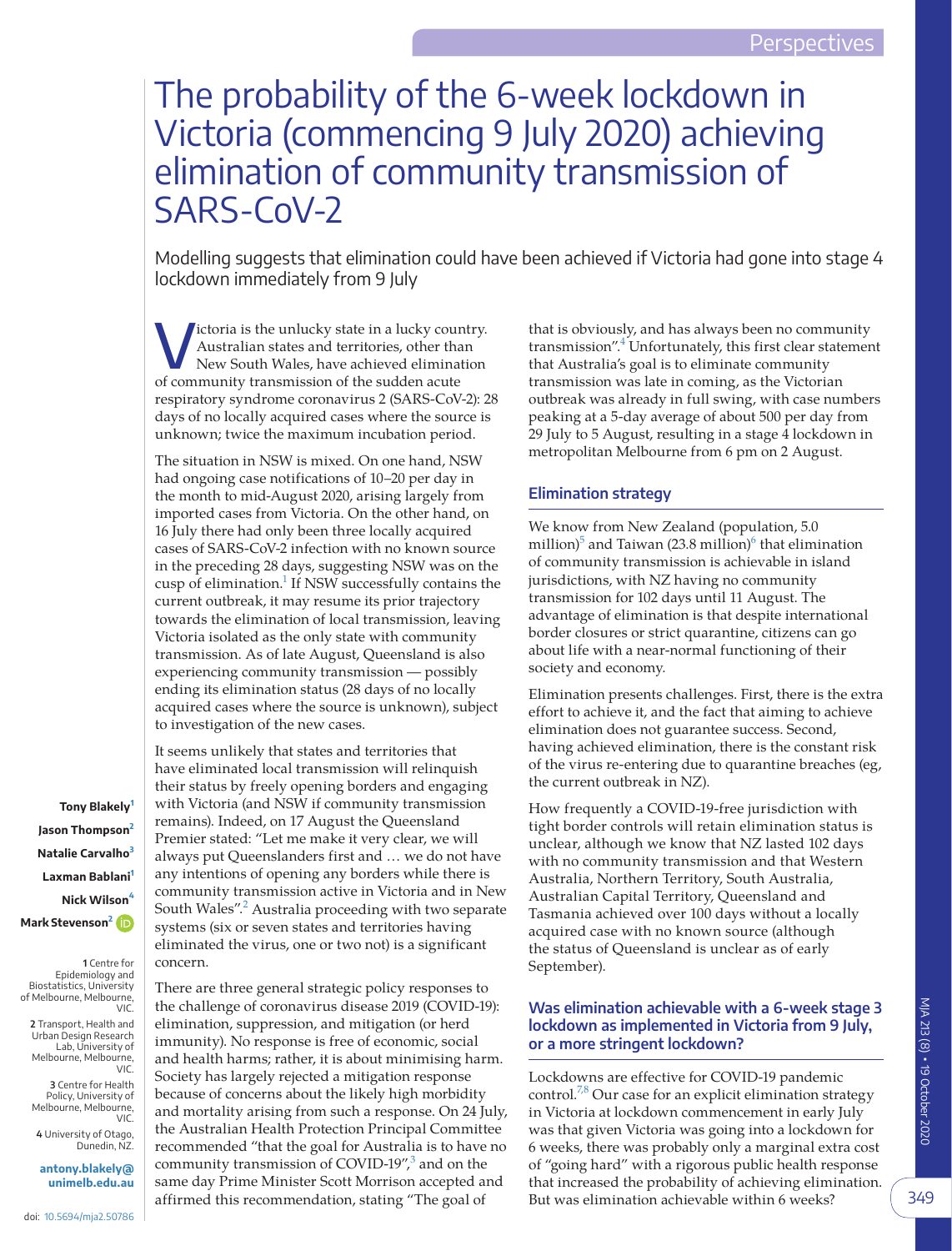<span id="page-1-0"></span>



after implementation of the lockdown policies. Compared with modelling published in the preprint version of this article, $^{\circ}$  the only change here is the inclusion of additional parameter uncertainty in addition to stochastic uncertainty (see [Supporting Information](#page-2-0)), resulting in increased sloping in the curves due to a wider range of potential parameter values (ie, the time distribution to elimination is wider).  $\blacklozenge$ 

We examined four policy scenarios using an agentbased model, a type of microsimulation of individuals. The model accurately reflects the prior experience of both NZ and Australia ([https://github.com/JTHoo](https://github.com/JTHooker/COVIDModel) [ker/COVIDModel](https://github.com/JTHooker/COVIDModel)), and here we adapted it to Victoria (including the case counts up to 14 July; see [Supporting](#page-2-0)  [Information](#page-2-0) for details). The four policy approaches, all simulated from 9 July 2020, were:

- **Standard**: reflecting the first Australian stage 3 lockdown (calibrated to case numbers as described at [https://github.com/JTHooker/COVIDModel\)](https://github.com/JTHooker/COVIDModel), with key parameters including 85% of people observing physical distancing; those observing physical distancing doing so 85% of the time; 30% of adult workers being essential workers; 93% of people asked to isolate doing so; 20% uptake of the COVIDSafe app; but no closure of schools and no mask wearing.
- **Standard with masks at 50%**: Standard, plus 50% of people wearing masks in crowded indoor environments.
- **Stringent with masks at 50%**: Standard with masks at 50%, plus schools closed and essential workers restricted to 20% of workers.
- **Stringent with masks at 90%**: Stringent, with mask use increased to 90% (ie, close to stage 4, which was implemented in Melbourne from 6 pm on 2 August after the 5-day moving average case numbers increased from 300 to 500 in the first 3 weeks of stage 3).

[Box 1](#page-1-0) shows the percentage likelihood of elimination in Victoria, defined as the date of clearance of infection by the last case, and the date of last acquisition of infection. The model is omniscient about infectious status; in the real world, based on a definition of 28 days of no cases, elimination would occur about 2 weeks after the clearance dates shown in [Box 1](#page-1-0), A.

Under the "standard" policy approach (ie, equivalent to stage 3 without masks), there was no chance that

all infected people would have cleared their SARS-CoV-2 infection by 19 August (6 weeks after lockdown commenced; [Box 1](#page-1-0), A). The probabilities for the other three policy approaches achieving elimination 6 weeks after implementation [\(Box 1](#page-1-0), A) were  $0\%$  for "standard with masks at 50%"; about 4% for "stringent with masks at 50%"; and 30% for "stringent with masks at 90%". The probabilities of the last actual infection occurring by 19 August were more encouraging at 0%, 1%, 45% and 90%, respectively [\(Box 1,](#page-1-0) B).

Of particular note, given that the stage 3 lockdown imposed on 9 July failed because caseloads increased to an average of 500 per day, in our simulations 48% of the 1000 iterations of the "standard" scenario (stage 3, no masks) and 22% of the 1000 iterations for "standard with masks at 50%" had peaks in the first 3 weeks in excess of 400 per day. This is consistent with what eventuated, and further speaks (in hindsight) to the desirability of entering a stage 4 lockdown on 9 July; the "stringent with masks at 90%" scenario had no instances of peak cases greater than 400 per day in the first 3 weeks.

Undertaking simulation modelling of SARS-CoV-2 policy options is challenging and the uncertainties are still considerable even when using the best estimates available. Nevertheless, our results lend weight to the proposition that elimination was achievable if Victoria had gone into stage 4 lockdown with mandatory wearing of masks immediately from 9 July.

## **A ten-point plan to maximise the chance of elimination in Victoria**

[Box 2](#page-2-1) lists enhancements to the stay-at-home orders of the 9 July lockdown. The first and critical point was leadership. As above, we did get a clear statement of an elimination goal from the Chief Health Officers (who comprise the Australian Health Protection Principal Committee membership) and Prime Minister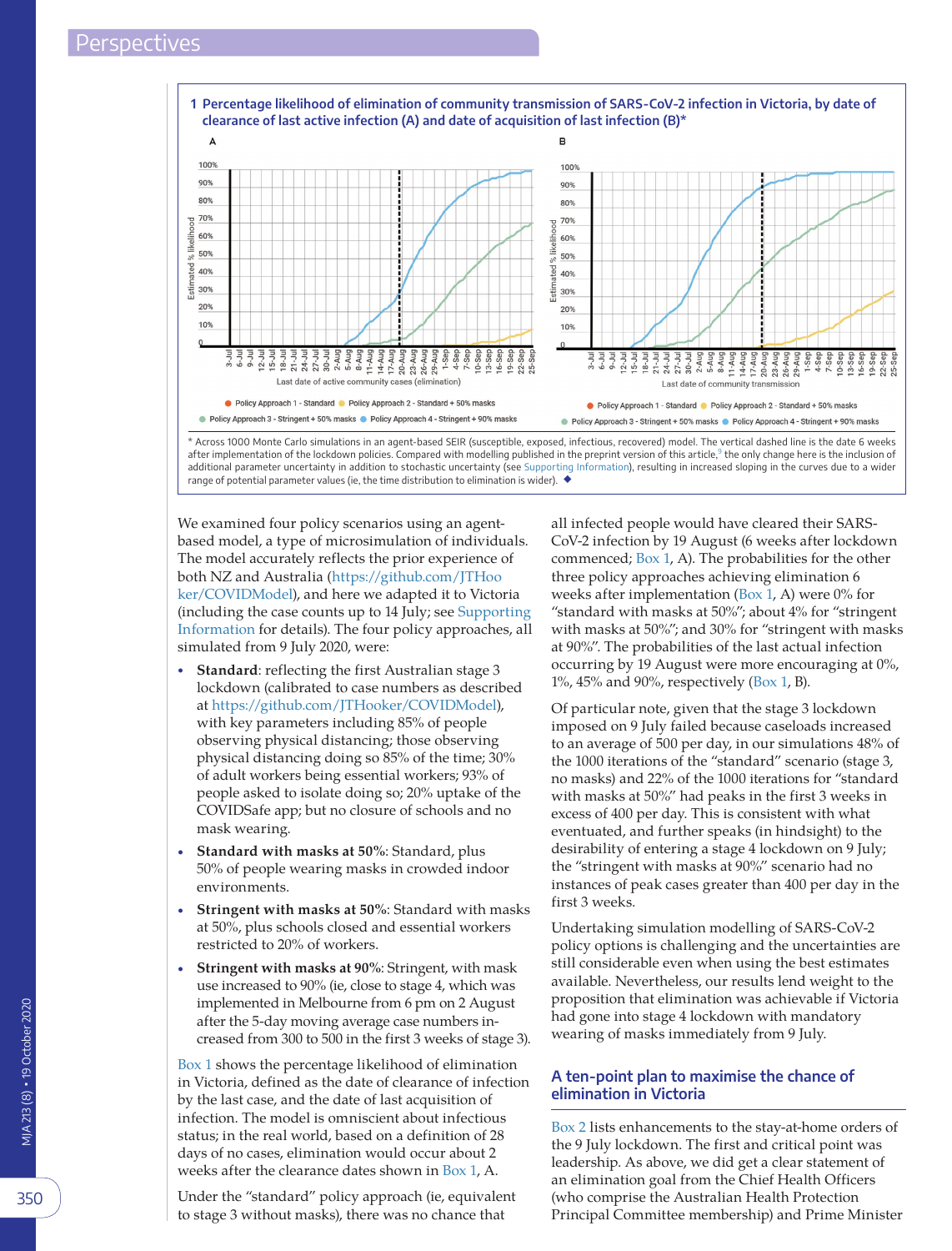### <span id="page-2-1"></span>**2 A ten-point plan to maximise the chance of successful elimination of community transmission of SARS-CoV-2 in Victoria, based on the planned 6-week lockdown from 9 July 2020 (as published on 17 July 2020)[9](#page-3-7)**

- Strong and decisive leadership with strategic clarity. An explicit goal of elimination should be articulated, learning from the New Zealand experience (Prime Minister Jacinda Ardern, government ministers and senior officials).<sup>10</sup> A clear set of targets for loosening of policies needs to be articulated, so citizens know what is likely to happen and when.
- Convene an advisory group of experts in the elimination strategy and SARS-CoV-2 public health response, reporting weekly to the Victorian Chief Health Officer, with the agenda, papers and minutes made publicly available.
- Close all schools. Although children do not usually suffer severe illness from SARS-CoV-2 infection, the virus still transmits between children and staff in schools.<sup>[11](#page-3-10)</sup> Accordingly, schools need to close until such time as the daily rate of SARS-CoV-2 infection without a known source falls beneath a target set by the Chief Health Officer.
- Tighten the definition of essential shops to remain open. Supermarkets and chemists need to remain open. However, department stores and hardware stores should be closed. A staged re-opening based on set target levels of daily numbers of SARS-CoV-2 infection without a known source should then be implemented, so long as mask wearing by both staff and patrons is mandatory, along with hand sanitiser use on entry and exit from stores.
- Require mask wearing by Melbourne residents in indoor environments where 1.5 m physical distancing cannot be ensured, such as supermarkets and (especially) public transport. While no panacea, the wearing of masks reduces the chance of infected people spreading the virus.<sup>12</sup>
- Tighten the definition of essential workers and work. There is currently a loose definition of who is an essential worker and what is essential work. This needs urgent tightening; for example, as per the NZ definitions used in their level 4 lockdown.<sup>[13](#page-3-12)</sup>
- Require mask wearing by essential workers whenever they are in close contact with people other than those in their immediate household.
- Ensure financial and other supports to businesses, community and other groups most affected by more stringent stay-at-home and lockdown requirements, and provide enhancements, targeted where warranted, to programs such as JobKeeper and JobSeeker.
- Further strengthen contact tracing to ensure the majority of notifications (and their close contacts) are interviewed within 24 hours of the index case notification and placed in isolation if necessary. The use of smart phone and digital adjuncts needs to be improved, be that for initial contact tracing (eg, the COVIDSafe app, or a South Korean-style use of telecommunications data) or monitoring of adequacy of isolation (eg, text message follow-up, GPS monitoring, or electronic bracelets).
- Extend suspension of international arrivals into Victorian quarantine and divert resources. To allow a stronger focus on elimination within Victoria, extend the suspension of international arrivals to Victoria. Quarantine capacity can be redeployed for isolation of Melbourne residents infected with SARS-CoV-2 (and potentially high risk close contacts) if they do not have satisfactory home environments for self-isolation.

Scott Morrison on 24 July, but with the benefit of hindsight it was perhaps too late. Target-setting is still not occurring (eg, a target number of cases per day could be set for when we step out of stage 4 under both elimination and suppression strategy options). Moreover, an expert advisory group on elimination was not convened, limiting the capacity for an optimal evidence-informed policy response.

Nevertheless, since the 9 July lockdown, progress with other aspects of the ten-point plan has been made with the closure of schools, mandatory mask wearing, and commitments to improve contact tracing capacity.

## **Conclusion**

We argued in the preprint version of this article on 17 July that Melbourne and Victoria should not waste the opportunity that the (then) 6-week lockdown presented and go hard and early. By learning from the lessons on social and preventive measures to lower SARS-CoV-2 transmissibility,<sup>[7,8,12,14](#page-3-6)</sup> and specifically the lessons from  $NZ^3$  $NZ^3$  Taiwan and the six Australian

jurisdictions that have achieved elimination, Victoria could have increased its chances of also eliminating community transmission.

Our work and that of others who have independently considered the alternatives consistently demonstrates that elimination was possible, and if achieved would have been optimal for health and for the economy in the long term. $^{15-17}$  In this article, we modelled the situation as at mid-July — we are now updating modelling under the current situation.

**Competing interests:** No relevant disclosures.

**Provenance:** Not commissioned; externally peer reviewed. ■

**Authors' note:** This Perspective was submitted to the MJA on 16 July 2020 and published as a preprint on 17 July.<sup>[9](#page-3-7)</sup> The revised version, submitted on 23 August, retains the simulation modelling of the original but the uncertainty of inputs was updated to include uncertainty other than stochastic uncertainty. Our aim was rapid modelling to estimate the probability of virus elimination during the planned 6-week stage 3 lockdown that Victoria had just commenced. The revised version was also published as a preprint on [mja.com.au](www.mja.com.au) on 4 September, following full peer review and prior to typesetting, pagination and proofreading.

© 2020 AMPCo Pty Ltd

References are available online.

#### <span id="page-2-0"></span>**Supporting Information**

Additional Supporting Information is included with the online version of this article.